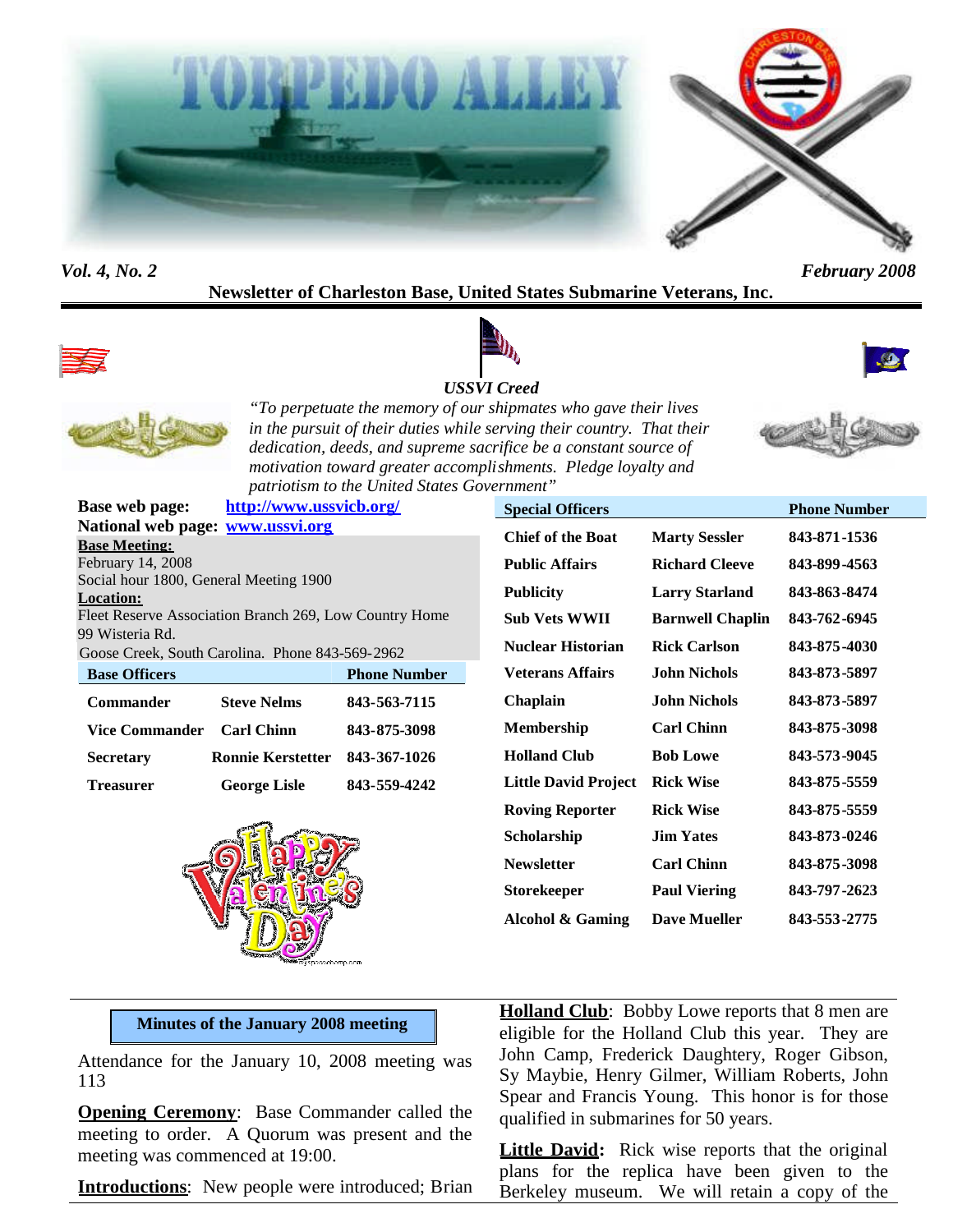Steffen, Gene Cahall, Gerald Howarth, Val Daschle, Robert Kirtley and Darrell Guidry. Welcome aboard.

**Guest Speaker**: Executive Director LeeAnne Newton presented an overview of the new 28 million dollar Veterans Victory House nursing home located at 2461 Sidneys Road (behind the airport in Walterboro). Doors opened on November 1, 2006. Currently 142 residents are served by the facility with a capacity of 220. To qualify for the nursing home you must require nursing home care, be honorably discharged and be a resident of SC for 12 months. Named for five heroes, Captain John Truluck, Master Sgt Frank Currey, Rodney Williams, Staff Sgt Eugene Lyons, and James Elliott Williams.

On December 19th, Charleston Base donated numerous items including various clothing items (men & women), books, tapes, CDs, movies, caps, puzzles, etc., for the Veteran's Victory House. In addition, over \$700 in cash was donated. This included \$150 from Charleston Base directly and \$100 from the Christmas party Depth Charge drawing. Julian Villegas, nursing home liaison, delivered all items and made the presentation.

LeeAnne related how this act of kindness from the CB changed the lives of Victory House residents on Christmas day. Handouts with pictures were distributed that showed the resident's appreciation for the support that they received. Sub Vets were encouraged to come out and visit a veteran at Victory House especially on Memorial Day and Veterans Day.

**Secretary**: Secretary Ronnie Kerstetter asked for a motion to approve the meeting minutes from last month. A motion was made and seconded. Minutes approved.

**Treasurer**: George Lisle gave the treasurer's report.

**Storekeeper**: Paul Viering is generating money for the base while keeping the profit margin low at 1.3%.

**Chaplain**: Nick Nichols was not present. Roger Gibson presented the binnacle list.

December Report:

Al Addington was admitted to a hospital for a collapsed lung. The base sent a card wishing him a speedy recovery.

John Paul Pardo, an honorary member, has some medical problems and is undergoing tests. The base sent a card wishing him well.

Robert Coundry, a Royal Navy WWII submariner

plans on CD.

**Newsletter:** No report

**Membership**: Carl reports the Charleston Base had 297 members at the end of December. We had 267 coming into tonight's meeting, 30 did not renew and we had 3 who paid tonight. 27 will be dropped for our rolls.

**Vice Commander Report**: Carl will submit an amendment proposal to national to drop the 5-year requirement for annual members to be eligible for the Holland Club.

**Fleet Reserve:** No report

**District Commander:** Jerry Stout, Eastern Region District 4 Commander, introduced himself. The election cycle has started, anyone interested in EDR4 commander position submit your name thru your base commander. All National Officers, ERD, and DCs are up for re-election, including several by-law and constitution changes. Columbia has started a base called the Palmetto Base. It will be chartered soon.

Planning will be finalized soon for the 23-26 April 2008 District 4/6 Convention to be held at the Ramada Inn, Kingsland, GA. Registration fee is \$30 (this will include some food). Room rates are \$49 a night, nightly entertainment, boat tours, BBQ, shrimp boil, banquet, submarine museum/swamp tours are planned.

The memorial service will be held outside of the St. Mary's submarine museum along the waterfront. Registration forms will be out next week.

# **Alcohol & Gaming**: No report

**Chief of the Boat**: Marty Sessler gave the following report. Thank you to all who got the parade float ready. This committee is headed up by Mike Emerson and Ben Heber.

If you change your e-mail keep Carl Chinn or Marty Sessler informed.

We will be having an oyster roast on 23 February at 1300 at The After Battery. The cost of the oysters has gone up, but your cost is still \$5 a head that includes food and drinks. Bring a side dish or dessert.

If you have not seen it yet, a submarine mural has been painted on the side of the pole barn entitled "Charleston Inbound". A motion to pay \$300 for the cost of the mural was made, seconded and was approved.

The 23rd annual Grits festival will be held in St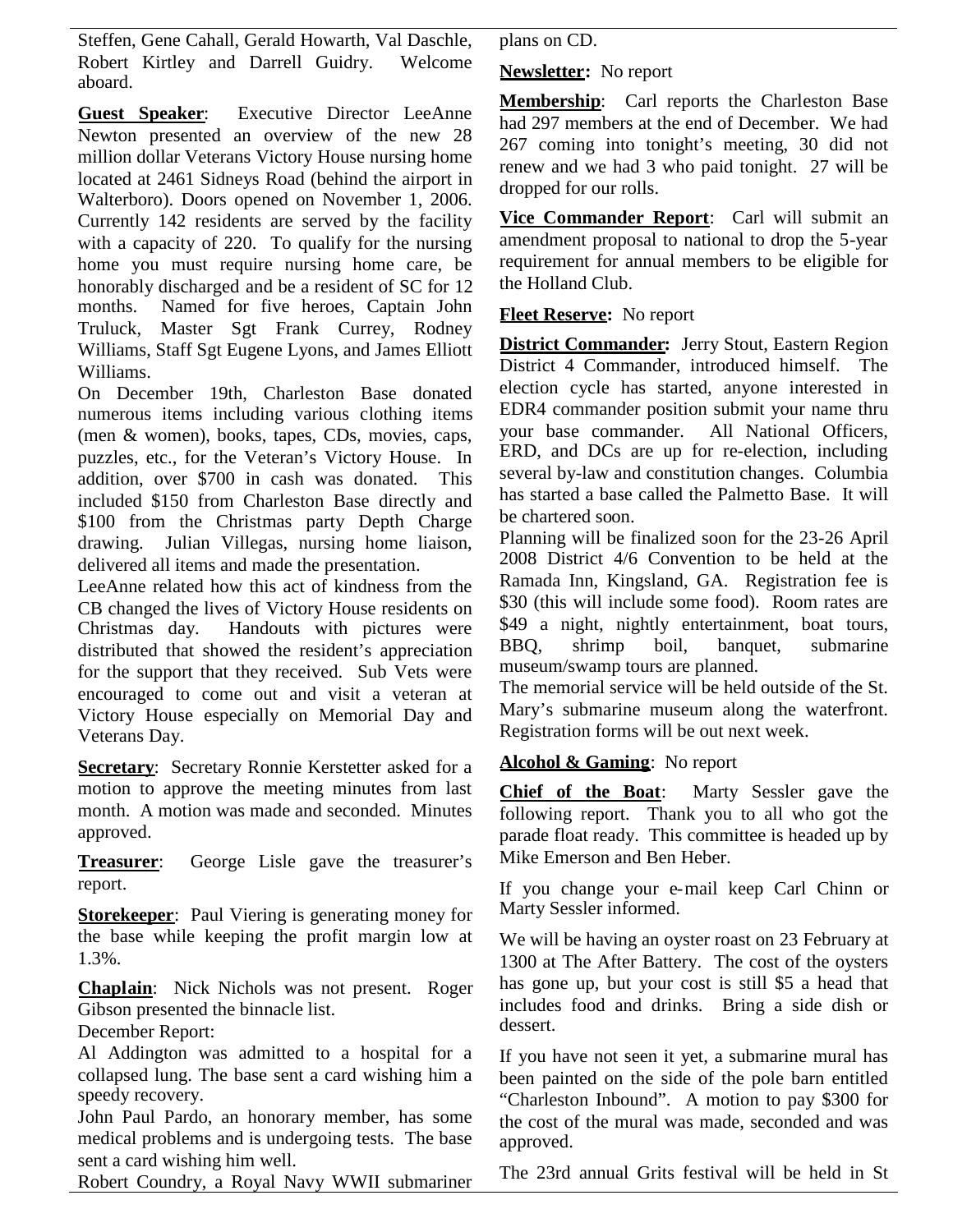was not able to be with the Brits on the trip due to illness. The base sent him a card wishing him a speedy recovery.

Carl received a report that Ralph "Dutch" Wieland has been fighting brain tumors and chemotherapy. The base sent him a card wishing him well.

Mike Smith surgery was very successful and he is back at work in Hilton Head. The base sent a card wishing him well in his recovery.

Rodney Waldrop IC chief who was a submariner but not a base member passed away in December.

Rick Wise reported that Albert Lonsberry Sr., who was a submariner but not a base member, passed away. The base sent his wife and family a card with our condolences.

The base sent a card to the Standrich's on celebrating their 50th Wedding Anniversary. January Report:

Mike Smith sent a note to Carl Chinn for the base: "Carl, thanks to all my brothers at Charleston Base for the cards and well wishes during my recovery from surgery. I wish I could be there to thank them personally, but work schedules prevent that at the current time." Mike has moved to Bluffton, SC.

Bill Kennedy was in the hospital over Christmas and will be undergoing knee surgery next week. The base sent him a card wishing him a speedy recovery. Sy Mabie is having a rough time with his cancer treatments.

Keith Schnebel is in the VA hospital.

Gary Semler is at home with the flu.

Arthur O'Meally doing much better, hopes to be at our next meeting.

Al Addington thanks everyone for the support shown during his illness.

Several follow-ups were made on those who've had surgery or illnesses in the last couple of months along with the base sending additional cards.

If you know of shipmates or spouses from other bases who are having a difficult time, had surgery, etc. and would like for USSVI Charleston Base to send them a card please send their name and address to the Chaplain via email or phone call.

**Scholarship**: Jim Yates was not present. Carl Chinn reminded everyone to buy our military challenge coin. Charleston Base logo on one side and the back side has dolphins and the US submarine service. This will help to keep the scholarship fund going. Julian Villegas and Carl Chinn have the coins, you can buy them and give them out as gifts.

**Public Affairs:** Richard Cleeve has many pictures of the Christmas party on the TV monitor and the George on 12 April. We will pull the float. Float leaves The After Battery at 0945, the parade starts at 1100.

**Base Commander**: Buddha reminded everyone of the annual base elections. Charleston Base officers are elected at the regular meeting in May each year. If you desire to run or have a nomination for one of these positions: Commander, Vice-Commander, Treasurer or Secretary, please get your nomination to Stan Standrich soon so your name will be on the ballot. Buddha has several copies of the American Submariner magazine for anyone who would like one. Clean your tables before you leave tonight.

## **Nuclear Historian**: No report

## **Old Business**: None

**New Business**: Larry Starland reports that the Fleet Reserve Association will be hosting the 2008 SE regional convention. They will be producing a journal and are soliciting advertisers to help pay the expenses of the convention. Full-page ad runs \$150, ½ page \$75, ¼ page \$40, and business card size is \$15. A motion was made for CB to purchase a full-page ad for the FRA convention. The motion was seconded and approved. Carl Chinn will design the page for the CB.

Larry has had discussions with the new rehab center across the street about using their lot for overflow parking for our meetings.

George Lisle made a pitch for an academy classmate and friend who is a Republican presidential candidate. John McCain is a veteran, a straight talker and needs your vote.

**Good Of The Order**: The depth charge drawing was held. The winner was "Nate" Nathan.

Mike Emerson said that we have been trying to expand where we go with the float and someone has suggested going to Savannah for St. Patrick's Day. If you think that we should do Savannah let Ben Heber, Mike Emerson or the Buddha know so that we can decide.

Paul Viering noted that TV signals will be going digital on February 17, 2009. All old analog TV's will need a \$40 converter box. Paul has coupon program applications for no cost converter boxes (2 per household). If you have a cable ready or satellite signal already than you do not need a converter box.

A door prize drawing was held for those that signed the book. A succession of winners was drawn; Ben Heber, Frank Zeigler, and Bobby Lowe all passed on the liquor. Finally Panama Jack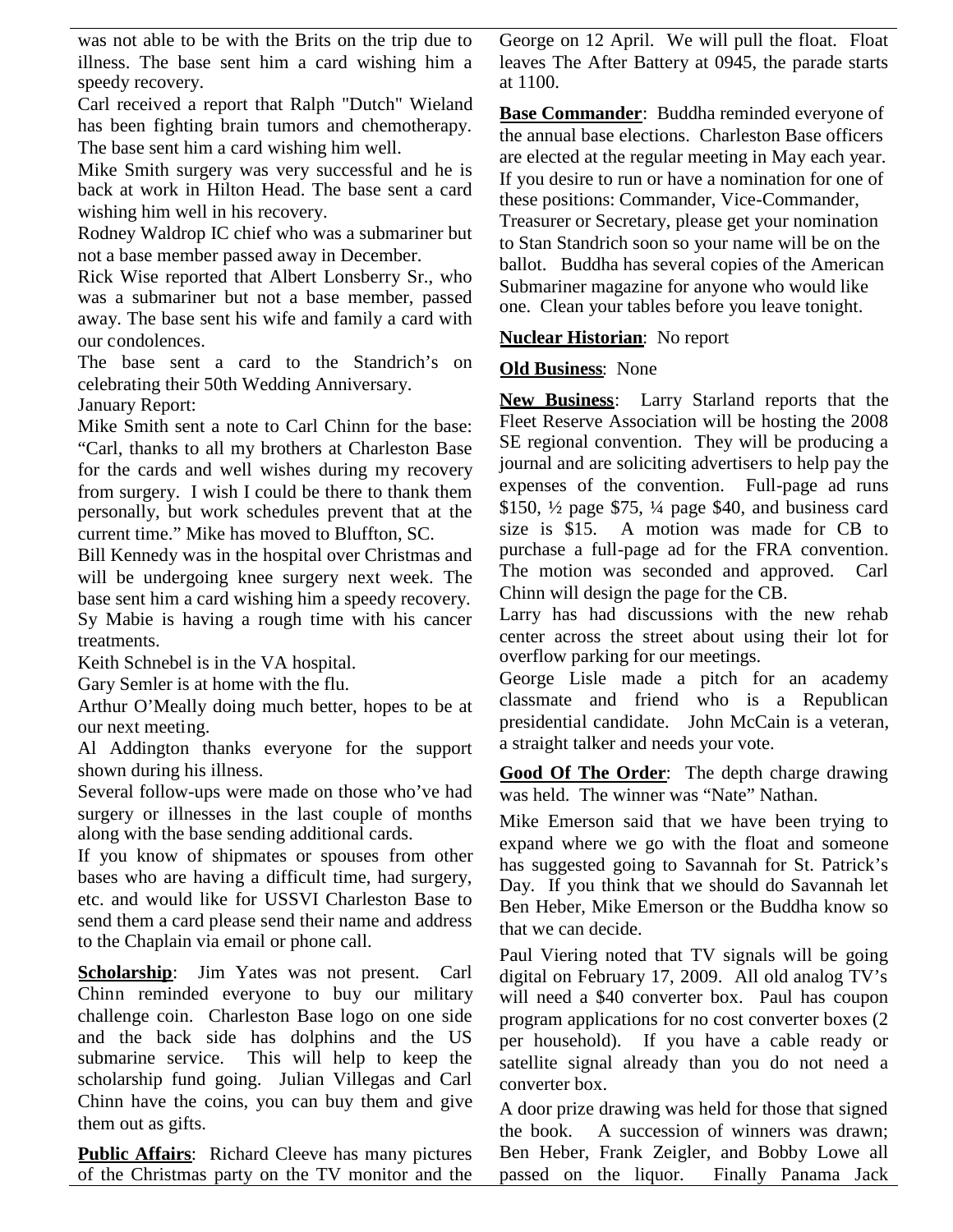#### website.

**Sub Vets WWII**: Lee Allison invited everyone to the next Swamp Fox Chapter meeting at Ryan's Family Steak House 1314 North Main Street in Summerville, on Thursday, February 21st, at 1200 (noon). The meal cost has been reduced to half price by the manager to compensate the Sub Vets WWII group for the mix up in meeting rooms at the December meeting.

# **Veteran's Affairs**: No report



# **Membership and Dues Information:**

Your *2009* dues will be payable on 1 October 2008. You can pay me at the meeting or send your dues to me. Not sure how much you owe? Just ask me. Pay early, avoid the rush.

The following annual members have been dropped for non-payment of 2008 dues:

| Chollet      | Miller, R    |
|--------------|--------------|
|              |              |
| Coy          | Poole        |
| Drentlaw     | Rummans      |
| Fuller       | Sanders      |
| Gallagher, G | Schirmer     |
| Giddens      | Siebert      |
| Gleason      | Stevenson, T |
| Hubert       | Tischler     |
| Jenkins      | Velez        |
| Martinson    | Willis, D    |

The following National Life members or previous national dues paid members have been dropped from Charleston Base and transferred to the Member-At-Large list for non-payment of dues:

| Cates     |                      | Fulton       |
|-----------|----------------------|--------------|
| Cline, R  |                      | Gallagher, R |
| Dentzman  |                      | Gawronski    |
| Deschaine |                      |              |
|           |                      |              |
|           | February Happenings! |              |
|           |                      |              |

Stevenson's name was drawn and he claimed the door prize

The Base Commander adjourned meeting at 2000.

**\*\* End of the minutes for January 2008 \*\***

*"Don't tell mom I'm a submariner, she thinks I play piano in a whorehouse."*

| <b>February Submarines Lost:</b> |               |                   |  |
|----------------------------------|---------------|-------------------|--|
| H.L. Hunley                      |               | February 17, 1864 |  |
| <b>USS Shark</b>                 | SS 174        | February 11, 1942 |  |
| <b>USS</b> Amberjack             | SS 219        | February 16, 1943 |  |
| <b>USS</b> Grayback              | <b>SS 208</b> | February 26, 1944 |  |
| <b>USS Trout</b>                 | SS 202        | February 28, 1944 |  |
| <b>USS Barbel</b>                | SS 316        | February 4, 1945  |  |



The following Charleston Base members will be inducted into the Holland Club for 2008:

| Rate     | <b>Name</b>   | <b>Oual Boat</b> | Hull $#$ |
|----------|---------------|------------------|----------|
| EMC(SS)  | Burton, G.    | Cavalla          | SSK244   |
| EM1(SS)  | Camp, J.      | Threadfin        | SS410    |
| ENC(SS)  | Daughtery, F. | Seapoacher       | SS406    |
| ICC(SS)  | Gibson, R.    | Jallao           | SS368    |
| IC3(SS)  | Gilmer, H.    | Darter           | SS576    |
| WO4(SS)  | Mabie, S.     | Tusk             | SS426    |
| EMCM(SS) | Roberts, W.   | Toro             | SS422    |
| CDR(SS)  | Spear, J.     | Medregal         | SS480    |
| ETCM(SS) | Young, F.     | Dogfish          | SS350    |

All members qualified in 1958. Presentation and induction will be held at our regular meeting on 10 April 2008. All inductees

February 14 – Regular meeting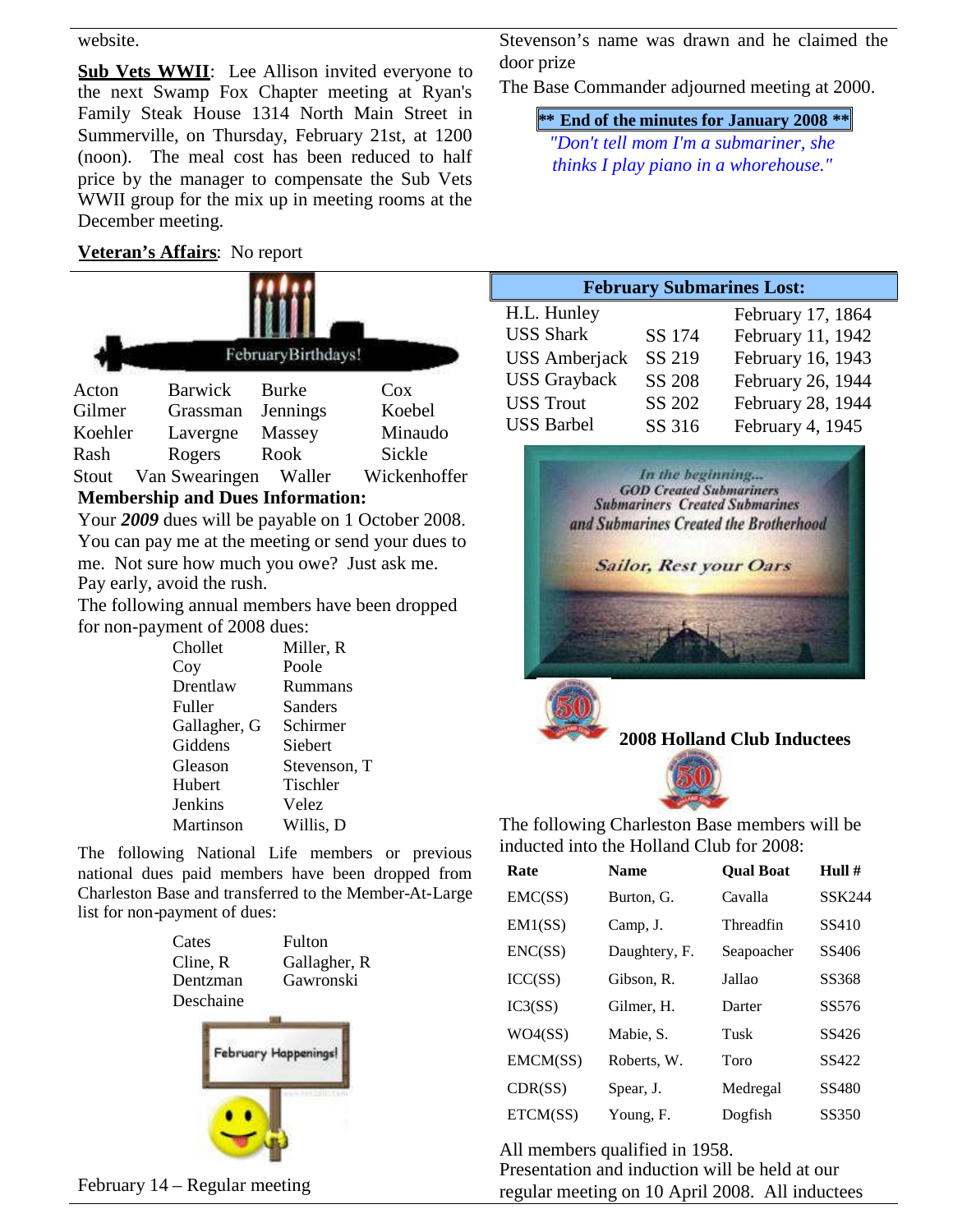February 17 – CSS Hunley Memorial, starts 1900, Sunrise Presbyterian Church

February 23 – Oyster Roast at The After Battery; starts 1300; \$5 per person, pay at the gate



# **Liberty Rules Have Changed**

Kitty Hawk sailors chafe under liberty rules SAN DIEGO — So you've got liberty in Japan? First, fill out this form. Then, get your chief's  $\overrightarrow{OK}$ . And if you want to drink, don't forget your liberty buddy. And remember to phone in each day, even on your weekend off.

Those are just some of the rules for sailors stationed in Japan aboard the carrier Kitty Hawk, at least until the ship hands over its berth next summer to the George Washington before its eventual decommissioning. Kitty Hawk sailors are living with some of the strictest liberty rules in the Navy, even when their ship is at its homeport in Yokosuka with other forward-deployed Naval Forces commands.

Every Kitty Hawk sailor E-6 and below, and anyone planning to drink off base, must have an authorized liberty buddy and a detailed individual liberty plan that requires approval from his superior. Any change to that plan must be reported and approved by the first khaki in the command chain. The liberty restrictions — often tightened after a spate of off-duty and alcohol-related incidents involving sailors — don't always end there, according to sailors and fleet spokeswomen. Several incidents occurred the week after Kitty Hawk returned from deployment Nov. 27. In response, the command tightened the policy by requiring departmental chiefs or officers to reach by phone or physically see each of their sailors E-6 and below every evening even on weekends and regardless of marital status — to make sure they were following approved liberty plans. The restrictions infuriated some sailors.

"Kitty Hawk has entered a new phase of stupidity with its liberty plan requirements. 100 percent contact of every sailor by a khaki every night!" an unidentified sailor wrote in an e-mail to Navy Times. "The good are being punished with the bad."

Another Kitty Hawk sailor, in a posting on a blog, lamented the newest restrictions.

"It's just sickening the way we are treated. The biggest sting of all is watching the 16-year-old dependents of other sailors walk the base freely by are requested to attend.

# **National Constitution Proposed Amendment**

Every member who has e-mail should have received the following:

As you remember at our January meeting I put out that we were submitting a proposed amendment to the USSVI National Constitution. From the response at the meeting, Charleston Base supports this change.

To refresh; the current Holland Club rules state that an annual dues paying member must pay dues for 5 consecutive years before being eligible for the Holland Club. After the 5-year period and induction into the Holland Club that member does not pay further national dues. Our proposal was to remove the 5-year requirement and only require a guy to be a member in good standing.

We since have compromised somewhat and this is our stand point: To be inducted into the Holland Club a member must be qualified for 50 years and be a member in good standing. If he is an annual dues paying member he will pay dues for 5 years and then pay no further national dues. Each base handles their base dues independently. This position is financially exactly the same as what exists today. There would be no financial impact on USSVI and a member would get his Holland Club recognition as soon as he meets the qualified for 50 year requirement.

I ask 2 things:

- 1.Please let me (Carl Chinn) know your position on this issue positive or negative. The sooner the better, e-mail is best (documentation). We need numbers to help support our input. I have asked all bases to do the same.
- 2.Read the information below on how our Board of Directors is handling things. This information is from the Chairman of the Constitution and Bylaws committee. Note specifically the info in red and blue.

Later, Carl

Below is the message from the Chairman of the Constitution and Bylaws committee:

"Carl, I can sympathize with your feelings. I of course have no idea what is being done since the committee's meeting was stopped by the NC and taken to higher grounds. Some up there seem to feel that there is no discontent among the members and that all are happy with what ever the board decides. I think that is partly because of the natural hesitancy many have of voicing their true feelings when around some members of the board.

I will continue to push to have someone let the committee continue on with the mission they were charged with doing. Actually as far as that goes, you can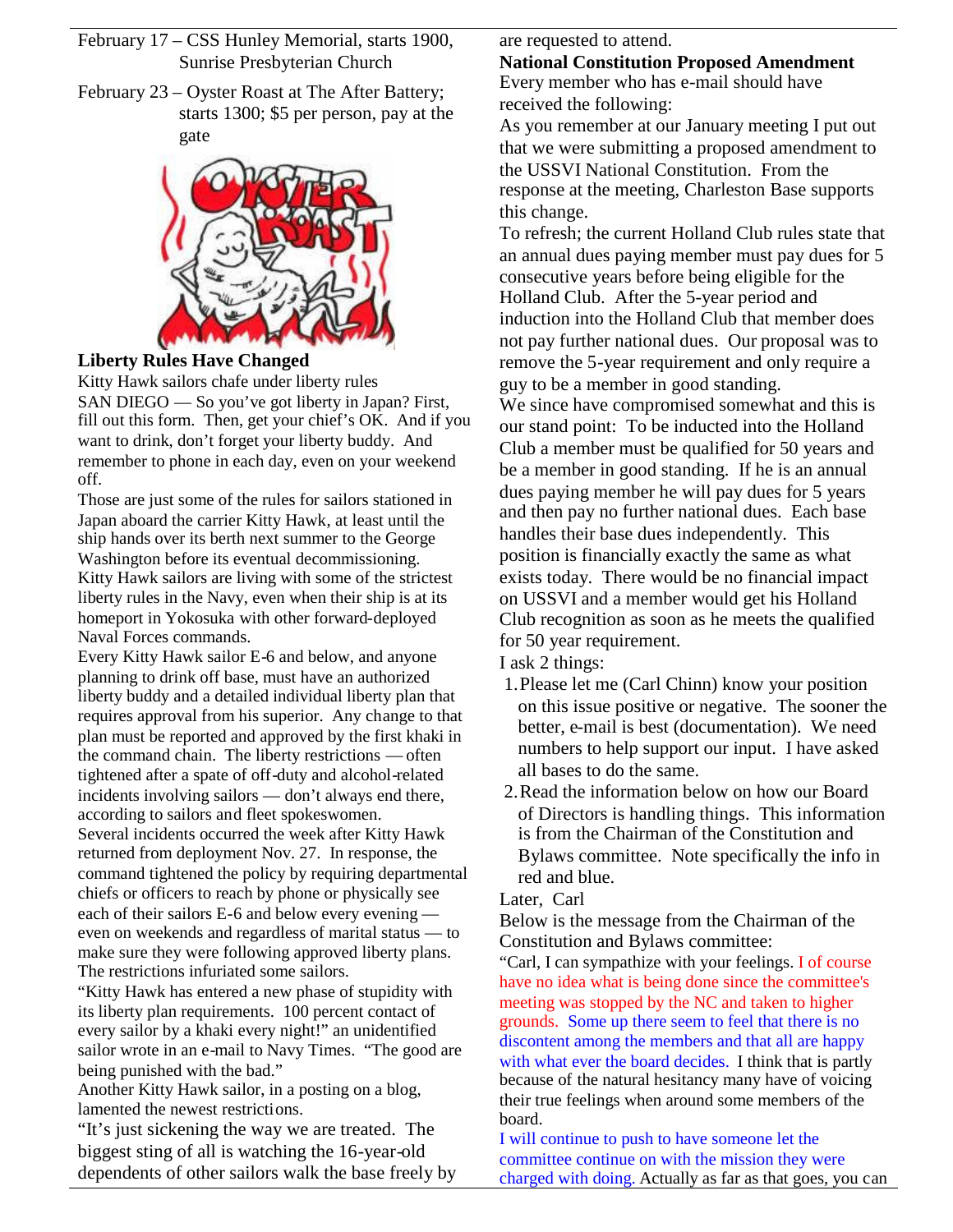#### themselves."

And it's not necessarily any better for sailors on the other Japan-based ships.

One petty officer first class aboard the destroyer Mustin, in an e-mail to Navy Times relayed by another sailor, wrote about an impromptu date with his wife to a local restaurant, thanks to a helpful friend's offer to baby-sit their son. But before they could sit down to dinner and drinks that night, he had to go back to the ship to fill out a liberty plan and get his command's OK.

Considering his age and rank, "[I] should not have to ask for approval to consume a drink in public with my wife." But Navy officials say the liberty rules are needed to ensure good relations with the local community at their homeports or other foreign liberty ports. Alarmed by some high-profile crimes and allegations involving sailors, officials rewrote liberty rules in 2003, setting new off-duty and liberty restrictions for junior sailors, and instituted a system of color-coded liberty passes for sailors with U.S. Naval Forces-Japan.

"Relationships with our friends and partners can be negatively impacted by the poor conduct in foreign ports," Cmdr. Dawn Cutler, a 7th Fleet spokeswoman, said by telephone Wednesday.

An off-duty incident that gets little attention in the U.S. often becomes a firestorm of controversy in Japan, officials said.

Kitty Hawk's recent spot checks were temporary, "since most liberty incidents in the past have occurred in the first few days after a return from deployment," she said. The carrier did throttle back to require spot checks on 20 percent of sailors E-6 and below, Cmdr. Jensin Sommer, a spokeswoman for Task Force 70 aboard Kitty Hawk, said Friday via e-mail. Sommer said that is a normal fleet requirement, noting that spot checks are at each ship commander's discretion.

"These spot checks are a way to re-emphasize the point that if you want to deviate or make a change to your original plan, it is OK to do so, as long as you contact the first khaki in your chain of command and inform him/her of the change," Sommer said. "This allows the sailor the flexibility to make a change to enjoy his/her liberty." While officials laud the "flexibility" such rules provide, sailors call them restrictive and little more than babysitting.

"In my 21 years of service in the Navy and 10 years served under 7th fleet, [I've] never seen [it] this bad," an unidentified Kitty Hawk chief petty officer wrote on a blog. "Hopefully, the future is more promising with the GW."

Some sailors said tight restrictions have hurt morale. "The ships are so paranoid about people messing up because if they do, the ship has to formally address the incident, why it happened, why they didn't prevent it and what they'll do to ensure it doesn't happen again," one sailor assigned to a Yokosuka warship wrote to Navy Times.

The recent crackdown in Kitty Hawk's liberty came about the same time as the publicized arrest of a petty

present your PA in the accepted form and I'll make sure at least that it gets presented to the board. As I said before, that is all I can do at this time. My response would be to disseminate this information to as many bases and members as possible to let them know that the only chance any base has of having it's desires listened to is if enough can join together to where perhaps the board will feel that we can not be ignored. I think the best thing that could be done would be to try and get a movement going for putting in the  $C & B$  a referendum allowance, so that regardless of what the board might choose not to do, the membership could force an issue to be on the ballot. To me it is a sad state of affairs, when it is evident that a large number of members want to vote on something and it can't be done. Put your PA in the language you choose and I will help you with whatever else is needed to make sure that it is presented to the board to be approved. The Bylaws do state that similar PAs have to be combined, but I feel that there is a big difference in voting to make someone a member of the HC with 50 years in and having nothing said about relieving their having to pay dues and having them have to pay dues, so I also see no reason we couldn't have both on the ballot. In the meantime let others know and if you can get support from other bases, do so. Then maybe it will be approved. Bill"

# **From Richard Cleeve**

Take a look at the pictures on our web site under "The After Battery". I added pictures of the new mural on the side of the float pole barn.

#### **From the Storekeeper**

- The store is closed during the general meeting. It will be open before the meeting and for 30 min after the meeting, NOT during the meeting.
- If you have ordered anything please check to see if it is in and pick it up.
- Check out the store's new patches and pins.

## Winter is here, It's time to order your USSVI Jacket

# **Welcome to the New Veterans Affairs (VA) Officer**

On February 1st, Jim Morrison will relieve Nick Nichols as the Charleston Base VA Officer. Jim retired from the Navy in 1994 as a STSCM(SS) with his last command being USS Von Steuben Decom COB. His qual boat was USS Thomas Jefferson (SSBN) 618 Blue and he served on a total of five boats. He is married with three children and is a soon-to-be grandfather.

Jim began working at the Charleston VA Hospital in '96 and is currently the Information Security Officer. His wife, Deborah, works at the VA Hospital where she is the Administrative Officer for Long Term Care and Geriatrics and Rehab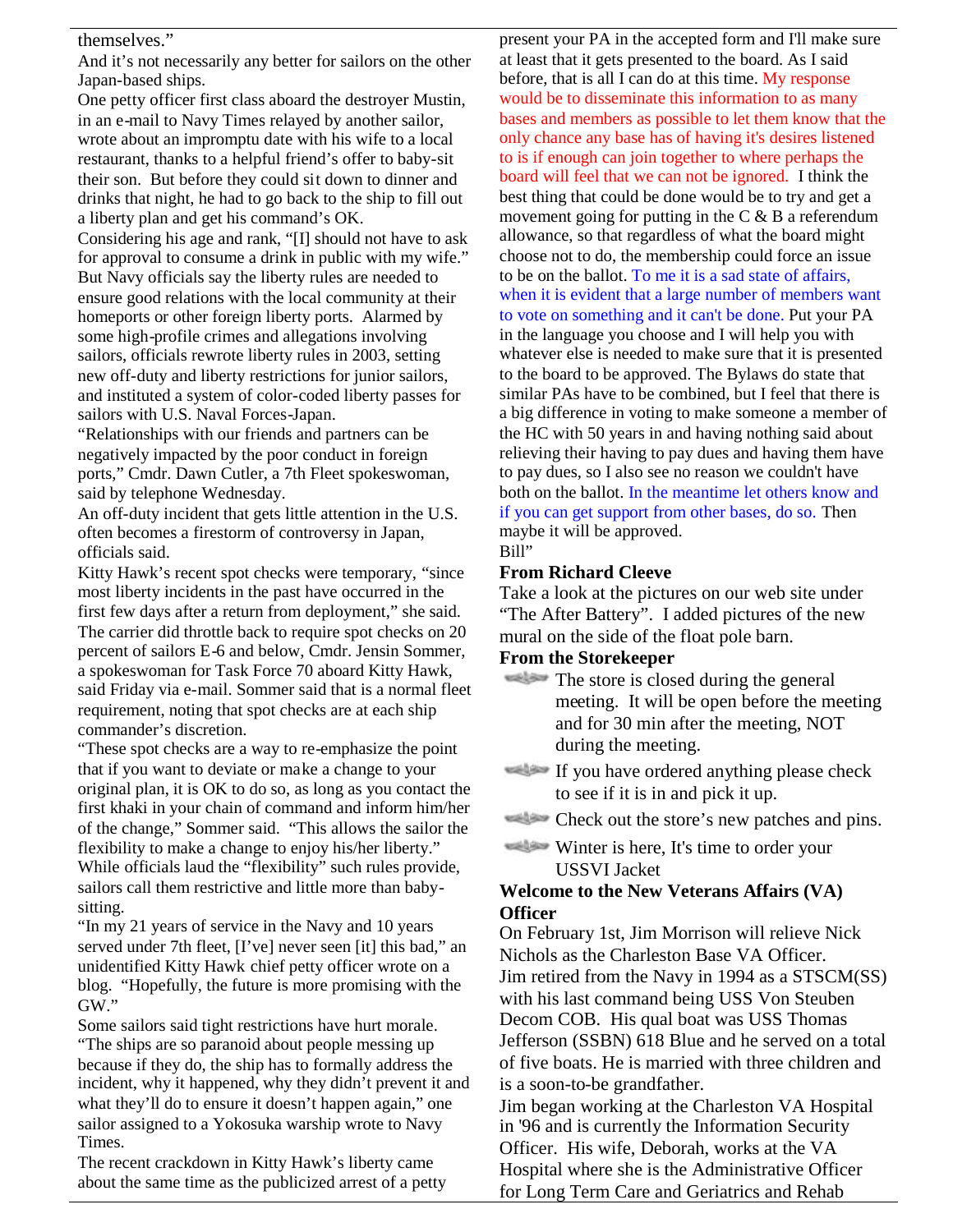officer second class, who allegedly punched a Japanese woman Dec. 2 in Yokosuka and is assigned to 7th Fleet command ship Blue Ridge, according to articles in Stars and Stripes.

The sailor who wrote the e-mail said the Blue Ridge doesn't require its sailors to submit individual liberty plans.

## **Military Compensation Offsets**

For most of the century, the military compensation system has been riddled with a confusing maze of offsets (i.e., benefit deductions) intended to constrain compensation payments and limit government costs. More than a decade of intensive education efforts by The Military Coalition, along with the graphic examples of inequities facing veterans and survivors of current and past conflicts, have convinced Congress that many of the offsets are unfair, as indicated by the following list of victories:

- 1999: repealed retired pay penalty for officers working as federal civilians;
- 1999: won the first easing of the disability offset to retired pay for severely disabled retirees;
- 2001-03: expanded full concurrent receipt to all combat-disabled service members with 20 or more years of service and won a 10-year phase-out of the disability offset for others with 20-plus years;
- 2004: won a four-year phase-out of the Survivor Benefit Plan (SBP) annuity reduction imposed on survivors age 62 and older (intended as an offset to Social Security);
- 2004: won full, immediate concurrent receipt for 100-percent disabled service members with 20 plus years; and
- 2005: accelerated the effective date of full concurrent receipt for unemployables.

And those changes proved only a start, as the tide of philosophical change has generated more and more cracks in the logic behind the offsets. In 2007, there have been several new developments of major significance:

- The Dole-Shalala wounded warrior task force recommended (and the Bush administration endorsed) repeal of the deduction of military disability separation pay from VA disability compensation.
- The Veterans Disability Benefits Commission recommended elimination of any deduction of service-earned retired pay from VA disability compensation and elimination of the deduction of VA Dependency and Indemnity compensation from survivors' SBP annuities if the death was caused by service.

Medicine. This combination will ensure our Base membership is kept up-to-date with the most current information from the Department of Veteran Affairs.



# **Construction Complete on Unique Submarine Escape Trainer at SUBASE New London**

GROTON, Conn. (NNS) -- Naval Facilities Engineering Command (NAVFAC), Mid-Atlantic has completed construction on a one-of-a-kind Submarine Escape Trainer at the Naval Submarine School in SUBASE New London, Conn. At the core of the new \$18 million facility is a 20 foot diameter, 40-foot high, 84,000-gallon pool atop escape trunks, called the Lock-out Trunk (LOT) and the Logistics Escape Trunk (LET), that simulate conditions a submariner would experience during an escape from a submerged submarine. Also within the four-story pool tower are diving support equipment, pool operation equipment, and two recompression chambers.

"A key component of the success of this project was the extensive involvement and assistance from the Naval Submarine School's N4 Engineering and High Risk Training Department during the entire project," said Robert Howland, the project engineer from NAVFAC Mid-Atlantic's New London Public Works Department. "They are the professionals who will use this facility and they know exactly what is needed to sufficiently train these sailors." The pressurized training unit is intended to train for escape from a disabled submarine with current escape immersion equipment that is in the fleet. The facility is designed to be compatible with the Navy's Seawolf, Los Angeles, Trident and Virginia class submarines. The training facility will familiarize submariners with realistic escape procedures, marking a significant improvement over the unpressurized simulator currently in use. The contract was awarded on Feb. 14, 2005, as a Design Build Contract to M. A. Mortenson Company of Minneapolis, Minn. and Kling Architecture & Engineering of Philadelphia, Pa., as the Architecture and Engineer. Mortenson completed construction in August 2007. Naval Facilities Engineering Service Center is now installing the LOT and LET trunks and relocating the existing recompression chamber and other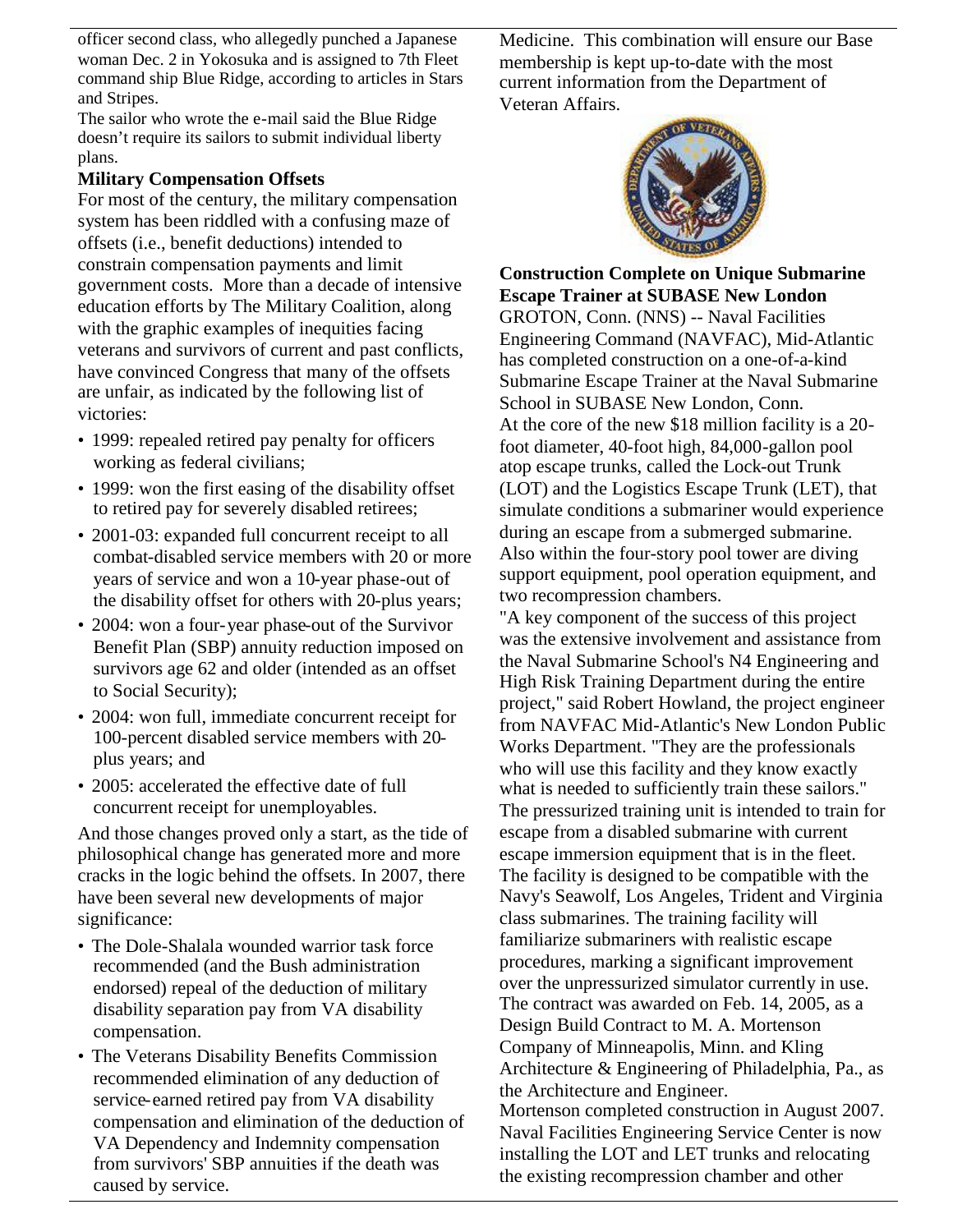• The new FY 2008 Defense Authorization Act authorizes full concurrent receipt for all combatdisabled service members forced into medical retirement before 20 years of service, full concurrent receipt for unemployables, and at least some modest payment to SBP-DIC survivors in recognition of the inequity of the offset.

Unfortunately, most of these improvements were won despite strong objections from DoD and whichever (Clinton or Bush) administration was in place at the time (the notable exception being the Dole-Shalala recommendation on military disability separation pay, which the current administration has endorsed).

The past years of progress, along with the dramatic developments in 2007, show that "it's always been that way" arguments are losing their credibility. Now, we're winning more focus on what the payments actually are for and whether offsets serve that purpose. Congress has recognized that the disability offset to retired pay and the DIC offset to SBP are wrong, and we're now only talking about finding the money to fix those inequities. The next logical move is to examine the various separation pays that are subject to offset by VA disability compensation and reserve retired pay. Current law, in effect, treats separation pays as advances on retired pay. MOAA among others, disagrees with that. We think a main purpose of separation pay is to help service members offset the expense of transition to post-military life, and amounts paid for that purpose shouldn't be subject to later recoupment from reserve retired pay or VA compensation. Past progress on the disability and survivor offsets gives hope for the future on easing separation pay inequities, too.

#### **From the VA Officer:**

#### **1. Protecting Your Social Security Number**

Experts offer the following tips to protect your Social Security number (SSN) and protect yourself from identity theft: Do not carry your Social Security card, passport or birth certificate in your purse or wallet; cancel any credit cards you do not use; do not share your SSN when it is not necessary; remove your name from the marketing lists of the three primary credit bureaus by calling (888) 5OPT-OUT; request a copy of your Social Security Personal Earnings and Benefit Estimate Statement at least every three years to make sure the information in your file is correct; be aware of what is on your credit report -- obtain your report once or twice a year to be sure it is correct.

**2. Some of you may have seen this information already but it is always worth repeating:**

government furnished equipment for the facility. The tank will be filled in July 2008 and the facility will become operational in December 2008. Upon completion of the pool operating system testing, the N4 Engineering and High Risk Training Department staff has approximately four months for staff training and certification before the facility can send the first class of students through this Navy training course.



### **TriCare For Life Enrollment**

When TRICARE beneficiaries become entitled to Medicare Part A and B on the basis of age, disability or end-stage renal disease, they are eligible for Tricare for Life (TFL). TFL is Tricare's Medicare-wraparound coverage available worldwide to Tricare beneficiaries who are also entitled to Medicare. Beneficiaries entitled to Medicare Part A who decline Medicare Part B coverage will lose their former Tricare health care benefit (with the exception of active duty family members). TFL is available to all Tricare and Medicare dual-eligible Uniformed Services beneficiaries, regardless of age, including retired members of the National Guard and Reserve who are in receipt of retired pay, family members, widows/widowers and certain former spouses. Dependent parents and parentsin-law are not eligible for TFL. Uniformed Services beneficiaries entitled to Medicare Part A are required by law to have Medicare Part B coverage to retain their Tricare benefits with one exception. Active duty family members entitled to Medicare Part A are not required to purchase Medicare Part B coverage. When the active duty service member retires, family members must have Medicare Part B coverage in place upon the date of retirement to avoid loss of Tricare benefits. There are no enrollment fees for TFL. Eligible Medicare-Tricare beneficiaries must pay Medicare Part B premiums if other than active duty family member. DoD encourages beneficiaries to purchase Medicare Part B when they are first eligible. Although beneficiaries may delay Medicare Part B sign up for up to eight months in certain circumstances, they will not be covered by Tricare until Part B coverage begins. Beneficiaries should confirm that their Medicare status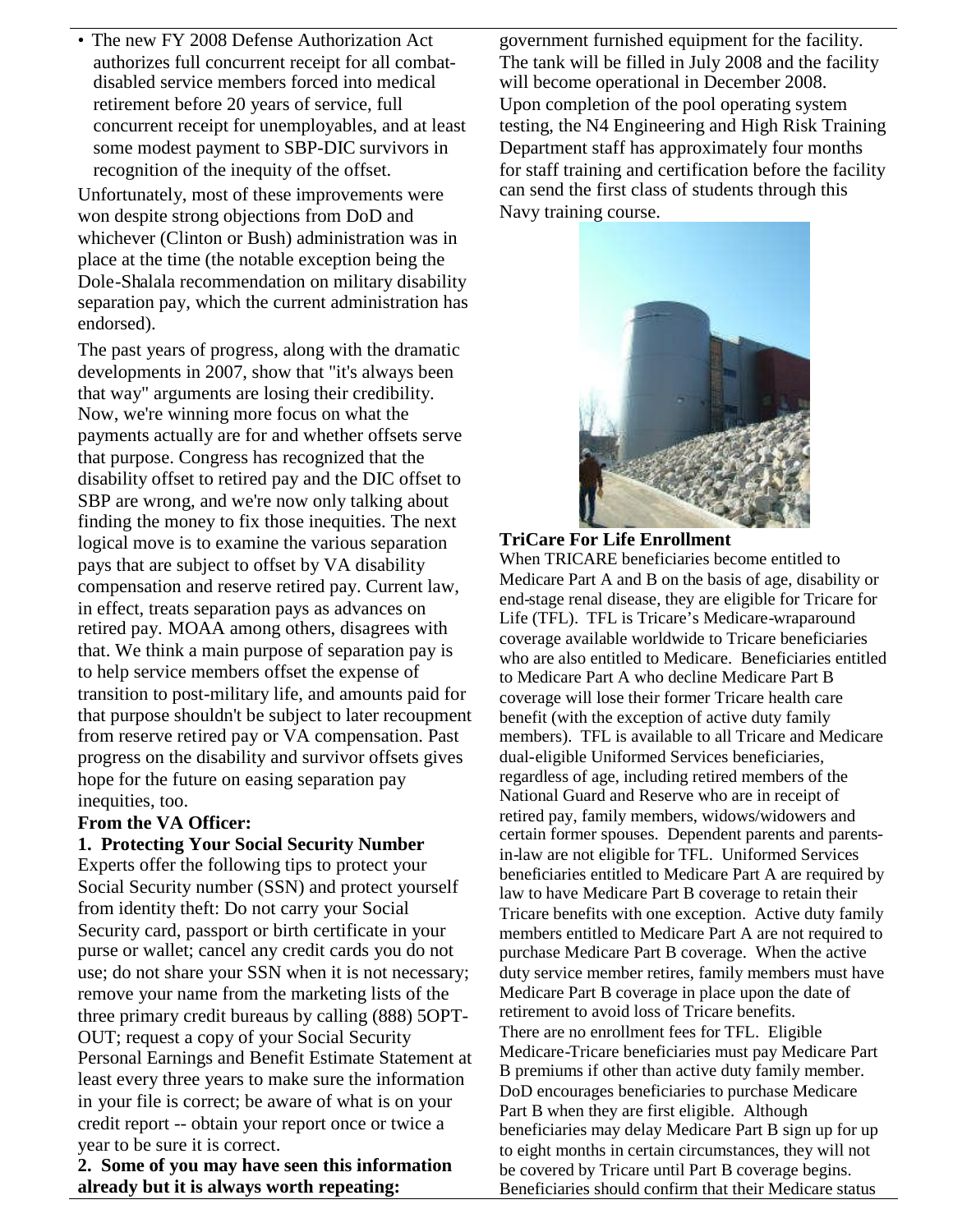A veteran recently received his Military Retiree Account Statement and reviewed the information. He discovered that someone totally unknown to him was designated as the beneficiary in case of his death and would receive 100% of the benefits. Based upon the fact that recently the VA had military retiree personnel information compromised it is interesting that somehow this veterans beneficiaries was changed. Please be sure to check who your current beneficiary is. I have gone to the MyPay website and verified mine.

#### **VA Insurance Dividends In 2008**

More than a million veterans are in line to share \$349 million in annual insurance dividends during 2008, according to the Department of Veterans Affairs (VA). VA operates one of the nation's largest life insurance programs, providing more than \$1 trillion in coverage to 7.1 million service members, veterans, and family members. The dividend payments will be sent to an estimated 1.1 million holders of VA insurance policies on the anniversary date of their policies. Sent automatically through different payment plans, the amounts will vary based on the age of the veteran, the type of insurance, and the length of time the policy has been in force. The dividends come from the earnings of trust funds into which veterans have paid insurance premiums over the years, and are linked to returns on investments in U.S. government securities. VA officials caution veterans about a long-running scam in which various groups charge fees to "locate" veterans who are eligible for the dividends. Veterans eligible for the dividends have had VA life insurance policies in effect since they left the military and have received annual notifications from VA about the policies. Dividends are paid each year to veterans holding certain government life insurance policies and who served between 1917 and 1956. World War II veterans holding National Service Life Insurance ("V") policies comprise the largest group receiving 2008 insurance dividend payments. They are expected to receive total payments of \$269.6 million. An additional group of World War II era veterans, those who have Veterans Reopened Insurance ("J," "JR" and "JS") policies, will in total receive dividends of \$9.2 million. Korean War era veterans who have maintained Veterans Special Life Insurance ("RS" and "W") policies can expect to receive dividends totaling \$69.3 million. Dividends totaling \$875,000 will be paid to veterans who served between World War I and 1940 and who hold U.S. Government Life Insurance ("K") policies. Veterans who have questions about their

is current in the Defense Eligibility and Enrollment Reporting System (DEERS) by calling the DSO Telephone Center at 1(800) 538-9552 or for the Deaf (TTY/TDD) 1(866) 363-2883. Beneficiaries can visit Tricare's DEERS Web site

www.Tricare.osd.mil/deers/update-info.cfm to learn how to update their personal information. Beneficiaries are signed up for Medicare Part B during their initial enrollment period, which begins three months before the month beneficiaries turn 65 and ends seven months after the month beneficiaries turn 65. Those who do not sign up for Medicare Part B when first eligible may sign up for Part B during the general enrollment period that occurs 1 JAN through 31 MAR of each year. For those who enroll in Part B during the general enrollment period, Part B and TFL coverage begin 1 JUL of that year. Beneficiaries pay a Medicare Part B premium penalty surcharge of 10% for each year or portion thereof they failed to sign up when first eligible. (NOTE: Although the eligibility age for full Social Security benefits is changing, the eligibility age for Medicare is not).

Beneficiaries with group health plan coverage based on their current employment or that of a family member are not required by Medicare to sign up for Part B. They may sign up for Medicare Part B without paying the surcharge for late enrollment as long as they were covered by an employer group health plan or they may delay signing up for up to eight months after employment or health plan coverage ends, whichever comes first. Although Medicare does not require beneficiaries with group health coverage to sign up for Part B, TRICARE coverage will not begin until Medicare Part B coverage begins. For information about Medicare Part B, beneficiaries can visit the Social Security Administration Web site, www.ssa.gov, or call 1(800) 772-1213. Beneficiaries can also visit the Medicare Web site, www.medicare.gov.

#### **Sugar Substitutes**

Some people try to limit the amount of sugars they consume to lose weight or because they have certain medical conditions, such as diabetes mellitus. The FDA has approved several alternative sweeteners; however, anecdotal reports continue to question the safety of some of these products. Sugar alternatives are of two basic types: nonnutritive and nutritive sweeteners. Nonnutritive sweeteners are low-calorie sweeteners and include saccharin, aspartame, acesulfame K, and sucralose. Early concerns about saccharin causing human urinary bladder cancer based on animal studies have not been substantiated in later human studies. Nutritive sweeteners have the same calories as sugar (i.e. the calories are what make them nutritive) so they are not useful in low-calorie diets. They are metabolized more slowly than sugar, so they don't cause a rapid increase in blood glucose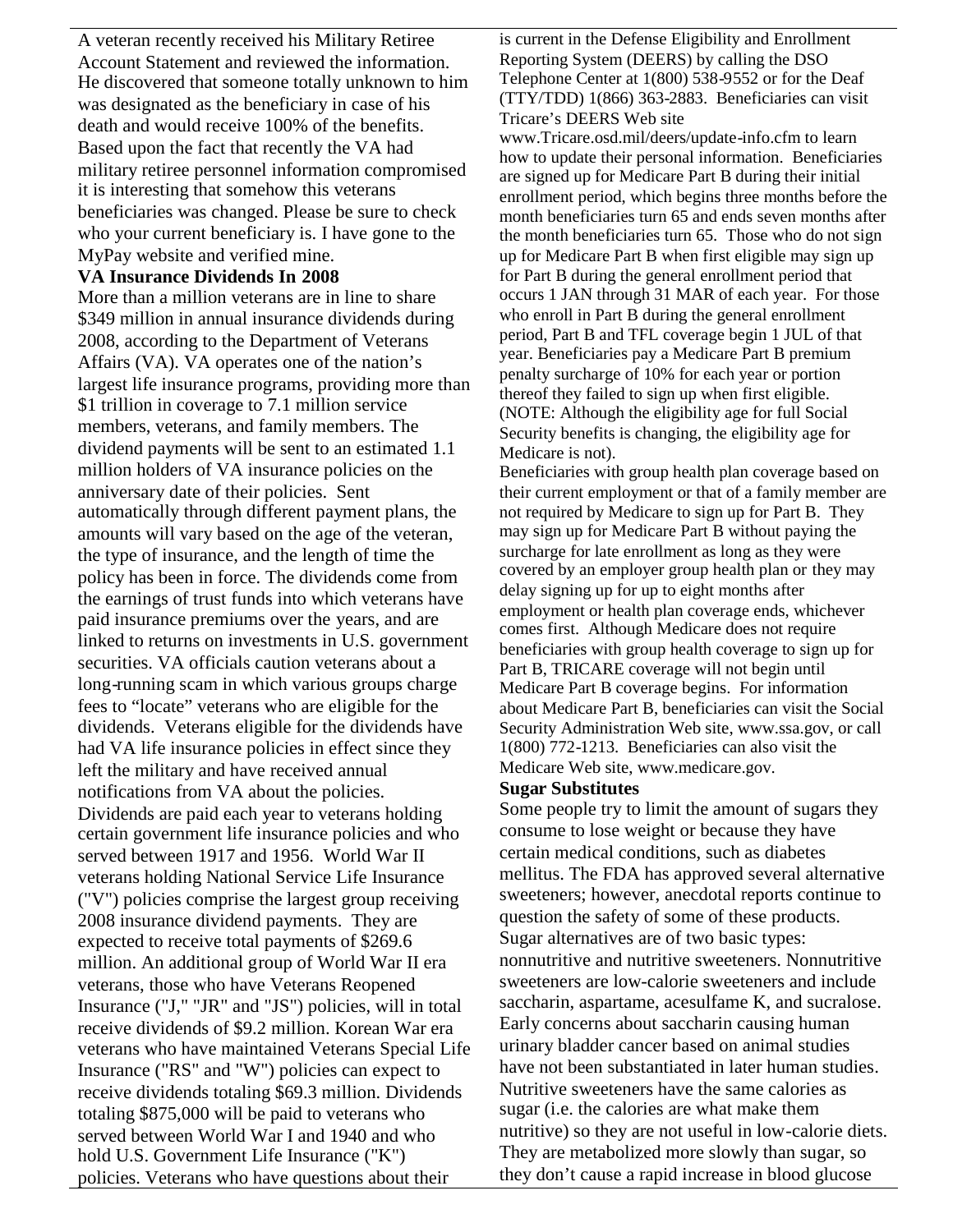policies may contact the VA insurance toll-free number at 1-800-669-8477 or send an email to VAinsurance@va.gov. They may also visit VA on the Internet at http://www.insurance.va.gov/.

## **SBP Paid Up Provision Update 04**

- 1) What is Paid-up SBP? Paid-up SBP refers to a provision of the Survivor Benefit Plan (SBP) law passed by Congress in OCT 98and which is due to take effect in OCT 08. This change in the law applies to qualified members who will no longer be required to pay SBP premiums once they satisfy certain age and premium payment requirements.
- 2) Who is eligible to have their SBP premiums stopped? Any retiree who is age 70 or older and whose retired pay has been reduced for SBP premiums for at least 360 months will qualify to have their SBP costs terminated.
- 3) Are retirees with Reserve Component SBP (RCSBP) coverage eligible? Yes. Any reference made to SBP premiums also includes RCSBP premiums.
- 4) Is a retiree who has paid SBP premiums for 360 months or more but has not reached age 70 eligible to have premiums terminated? No. In order to qualify for the termination of SBP premiums, a retiree must satisfy both requirements of the law. The retiree must be age 70 or older and made payments for at least 360 months of SBP costs.
- 5) Does the termination of premium payments also apply to retirees with RSFPP coverage? Yes. Congress amended the law in OCT 99 to include Retired Serviceman's Family Protection Plan (RSFPP) participants. Any retiree who is age 70 or older and currently enrolled in the RSFPP is eligible to have their RSFPP costs terminated.
- 6) When does Paid-up SBP begin? The earliest effective date that a qualified retiree may stop paying SBP premiums is 1 OCT 08. The first retired pay payment affected will be the payment dated 1 NOV 08.
- 7) What if the retiree has paid more than 360 months of premiums before 1 OCT 08? Will there be a refund? No. There will be no refund of excess premiums paid prior to the 1 OCT 08, effective date of Paid-up SBP.
- 8) When will SBP premiums stop for retirees who reach age 70 and have paid 360 months of premiums after 1 OCT 08? Retirees who fall into this category will not be charged SBP premiums beginning with the month they reach age 70 and have paid 360 months of premiums.

which is an advantage for diabetics. Nutritive sweeteners include mannitol and sorbitol, which can cause diarrhea if taken in large amounts. Consumers should read labels to find out which sweetener is used when a product says it is sugar free.

It is difficult for the home cook to replace the sugar called for in recipes with sugar substitutes. Sugar (and chemically related products such as honey, brown sugar, corn syrup, molasses, and maple syrup) has a significant effect on the texture, appearance, and other characteristics of homecooked food - it adds more than sweetness. Eliminating sugar and replacing it with substitutes generally results in an inferior product. If you want to eat sweet yet minimize consumption of sugar and its relatives, it is probably easiest to tour your local grocery store to see what commercially available products there are with sugar substitutes. The list continues to grow - ice creams, frozen fruit pies, yogurts, pudding mixes, chocolate and other candies, etc. These can easily be combined to make novel low-sugar desserts. For example, a root beer float can be made with "diet root beer" and ice cream made with a sugar substitute. For those who want to try cooking with sugar

substitutes consider the individual characteristics of each sweetener before you use it. Many are not heat stable and should not be used in cooked products.

- Aspartame when heated loses its sweetness so it does not work well in cooked products. Since it doesn't have an aftertaste, it can be used in products that aren't heated.
- Saccharin can be used in cooking. However, when used in the larger amounts needed to sweeten custards and other products it has a noticeable aftertaste.
- Acesulfame-K is in between saccharin and aspartame with little aftertaste and some heat stability.
- Sucralose is packaged to be sold as a sugar substitute for cooking, and can be found in many grocery stores in the baking section.

Read the label - some products sold as a substitute for sugar are actually a combination of sucralose and table sugar. Using them only reduces calories by about 25%. An alternative is just to reduce the amount of sugar in the recipe. This works for most recipes except for some cakes and candies, which need the sugar for the desired texture and consistency. In general, it is difficult to substitute artificial sweeteners for sugar. When small amounts are used and the sugar doesn't contribute to the texture of the product - such as a sweetener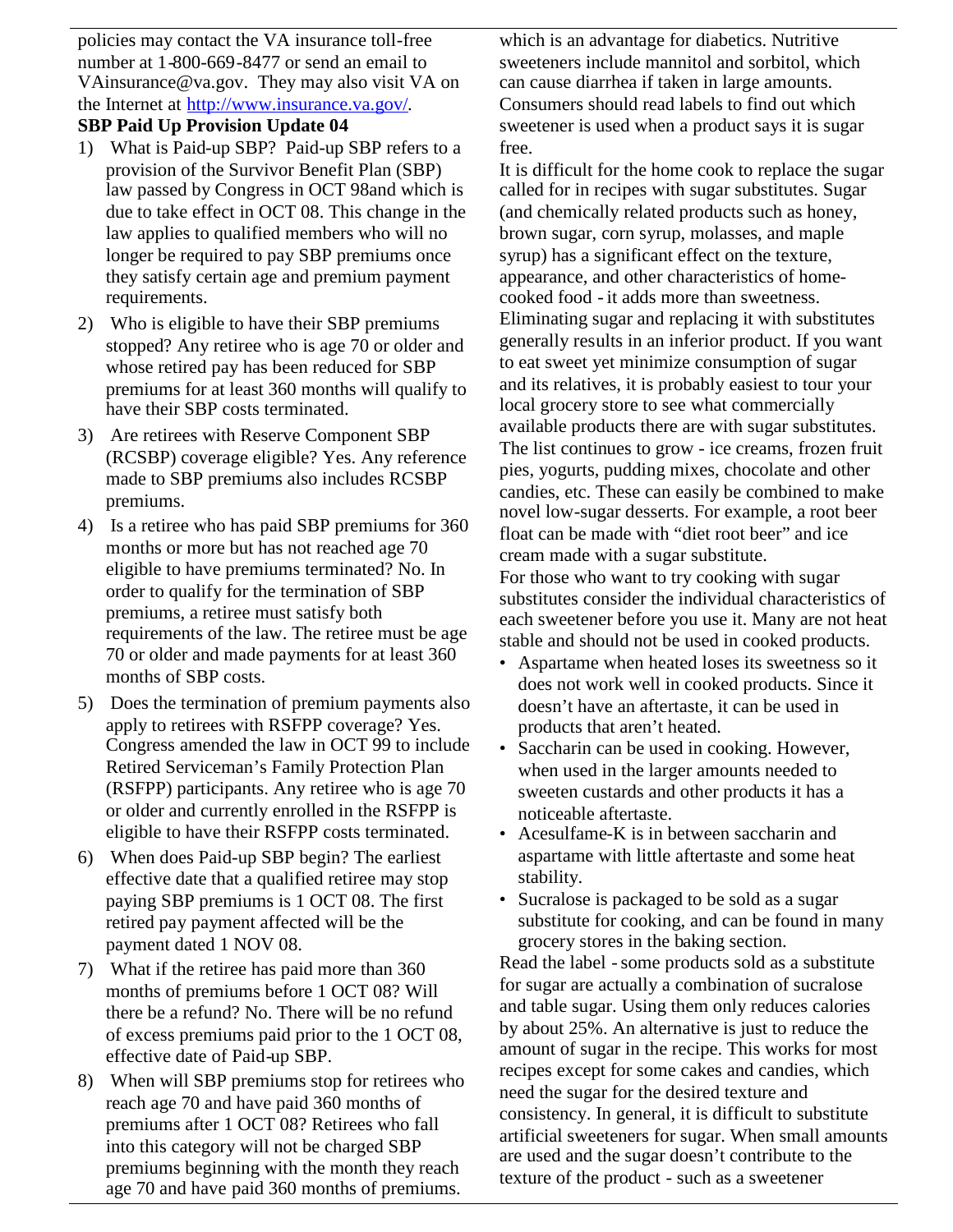- 9) How will the 360 months of paid-up premiums be determined? The retiree will receive a onemonth credit for each month retired pay was reduced. This will be determined by using both current election records and historical records of the initial SBP election.
- 10) What if the retiree does not have 360 months of paid-up premiums on 1 OCT 08? A retiree who does not have 360 months of paid-up premiums on 1 OCT 08 is not eligible to have the SBP costs stopped. In these cases the retiree will receive an additional one-month credit for each month retired pay is reduced until 360 months of paid premiums is reached.
- 11) What if the retiree does not have SBP costs deducted from retired pay but pays by direct remittance? For the purpose of computing the number of months of retired pay reductions, direct remittance payments shall apply as if retired pay was reduced.
- 12) Will retirees be notified of their paid-up status? Notices will be mailed to retirees informing them of the number of months of coverage that have been credited to their account toward paidup status.
- 13) When will retirees receive notification from DFAS? Details regarding a retiree's personal account will not be ready for release until May 2008. DFAS will begin the notification process at that time.
- 14) Who can expect to receive notification letters from DFAS in May 2008? Retirees enrolled in either the SBP or RSFPP programs that are at least 68 years of age or have been retired and paying premiums for at least 27 years will receive notification letters in May 08.
- 15) What type of information will be provided in the notification letter? The notice retirees will receive will provide Paid-up SBP information as well as specific information about their account, the number of months of paid-up premiums and their current paid-up status. The notice will also instruct retirees of the right to challenge their paid-up status if they disagree with the number of months of paid-up premiums calculated by DFAS.
- 16) What if the retiree does not agree with the number of months of coverage provided on their notice? If the retiree does not agree with the number of months of coverage credited to their retired pay account the retiree will have the option to prove differently.

sprinkled on fruit or cereal, or added to beverages such as tea or coffee - they work quite well.

# **SSA Future Benefits Update 01**

Cuts to Social Security, as well as Medicare, may come under consideration of lawmakers this year. The Congressional Budget Office is predicting that surplus Social Security payroll taxes will start to decline in just two or three years. Program costs will begin to exceed cash revenues in just ten years, thus putting pressure on other parts of the federal budget. In his recently published book, retired Federal Reserve Chairman Alan Greenspan said that "resolving the funding shortfall for federal social insurance (Social Security) is going to require benefit cuts." "In short," he says, "the promises may have to be broken." Yet, despite the gloomy financial outlook for Social Security, Congress recently considered "piecemeal approach" legislation that would legalize illegal immigrants. Just three months after Congress failed to pass guest worker immigration amnesty last year, legislation was once again introduced in the Senate that would give conditional legal status to young illegal immigrants. The measure failed. Without changes to current Social Security law, should illegal immigrants gain legal work authorization and a work-authorized Social Security number, they eventually would be able to claim Social Security benefits. Under current Social Security policy, when determining benefits the Social Security Administration counts all reported earnings, even those earned for unauthorized work using an invalid or fake Social Security number. If Congress adds millions of illegal immigrants to Social Security's rolls it would make Social Security's troubled finances even worse, and could trigger benefit cuts for seniors and future retirees who earned their benefits legally. To counter this Representative Dana Rohrabacher (CA) has introduced the "No Social Security for Illegal Immigrants Act". The legislation would ban Social Security credit for earnings from illegal work, and wages from unauthorized work could not be used to determine entitlement to benefits.

# **VA Hospice Care Update 01**

The Department of Veterans Affairs (VA) is providing hospice and palliative care to a growing number of veterans throughout the country as the need continues to rise for care and comfort at the end of life. VA provides palliative care consultation services at each of its medical centers and inpatient hospice care in many of its nursing homes throughout the country. VA contracts with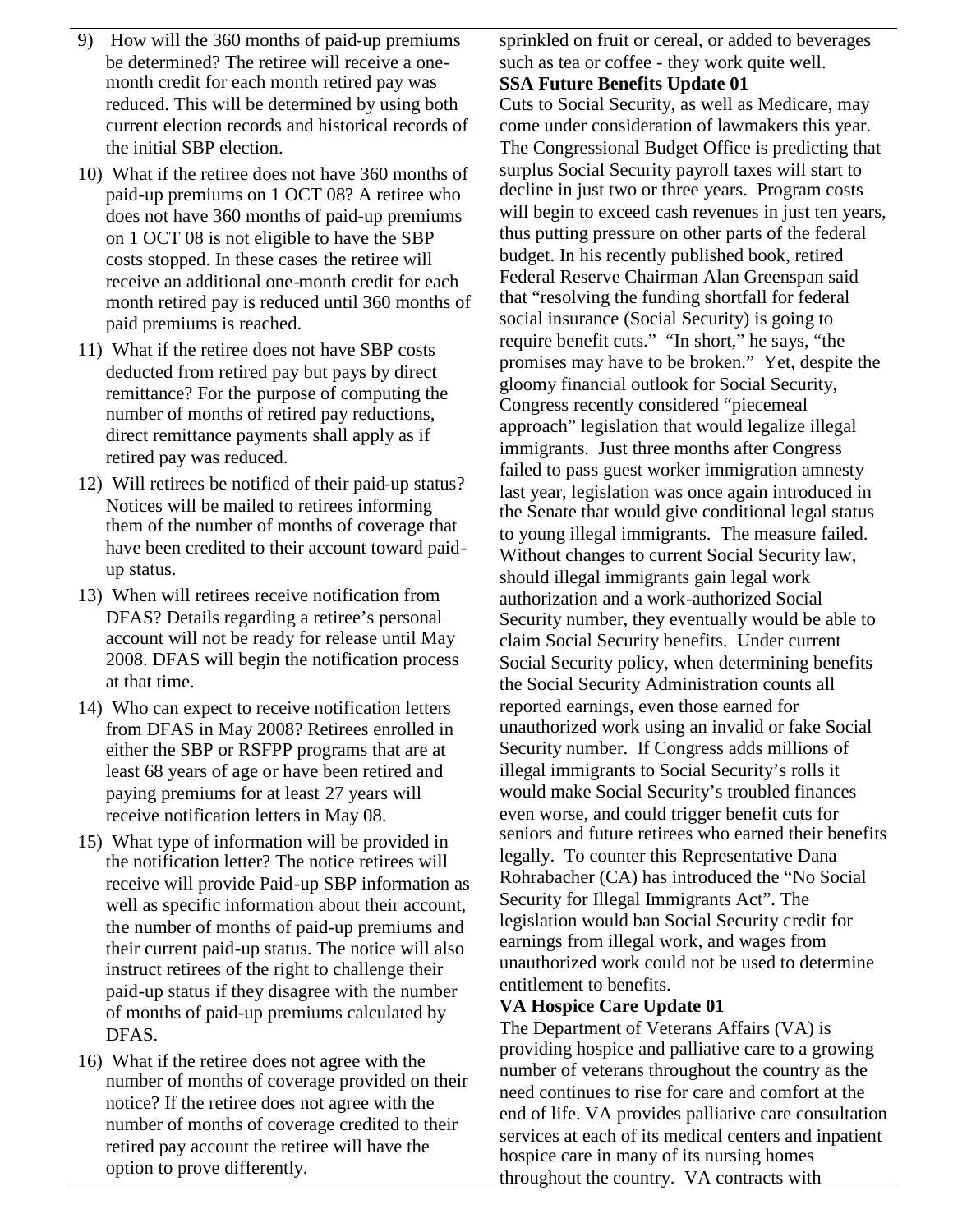- 17) What information must the retiree provide to have their months of coverage adjusted? The retiree must submit DD Form 2656-11, "Statement Certifying Number of Months of SBP Premiums Paid." In addition, the retiree may be requested to provide documentary evidence for each month of Paid-up SBP credit claimed. Upon receipt of the DD Form 2656-11, DFAS will review and adjust the retired pay record to reflect the number of months that the retiree certifies has been paid.
- 18) Can the DD Form 2656-11 be filed at any time? No. Retirees who elect to submit a DD Form 2656-11 must do so within one year after initial notification of the number of months of Paid-up SBP credited.
- 19) How often may retirees challenge their paid-up status by filing a DD Form 2656-11? Retirees will be permitted to challenge their paid-up status only once. They will not be permitted to submit multiple forms to DFAS.

#### **Sharing A Glimpse Of The Life Many Of Us So Dearly Loved...**

*Editor's Note:*

*Although this item is mostly in "skimmer-ese", we all can change a few words and relate very well. It fits. Thanks Al*

I liked standing on the bridge wing at sunrise with salt spray in my face and clean ocean winds whipping in from the four quarters of the globe I liked the sounds of the Navy - the piercing trill of the boatswains pipe, the syncopated clangor of the ship's bell on the quarterdeck, harsh, and the strong language and laughter of sailors at work.

I liked Navy vessels -- plodding fleet auxiliaries and amphibs, sleek submarines and steady solid aircraft carriers.

I liked the proud names of Navy ships: Midway, Lexington, Saratoga, Coral Sea, Antietam, Valley Forge - - memorials of great battles won and tribulations overcome.

I liked the lean angular names of Navy "tin-cans" and escorts, mementos of heroes who went before us.

And the others - - San Jose, San Diego, Los Angeles, St. Paul, Chicago, Oklahoma City, named for our cities.

I liked the tempo of a Navy band.

I liked liberty call and the spicy scent of a foreign port.

I even liked the never ending paperwork and all hands working parties as my ship filled herself with the multitude of supplies, both mundane and to cut

community-based hospice programs to enhance VA's ability to provide this critical service when and where needed. Nearly 9,000 veterans were treated in designated hospice beds at VA facilities in 2007, and thousands of other veterans were referred to community hospices to receive care in their homes. The number of veterans treated in VA's inpatient hospice beds increased by 21% in 2007. In addition, the average daily number of veterans receiving hospice care in their homes paid for by VA increased by 30% this past year. Because of the large number of World War II and Korean era veterans and a tripling of the number of veterans over the age of 85 from 2000 to 2010, the increase in the need for hospice care is expected to continue. The proportion of Vietnam-era veterans over the age of 65 will continue to increase through 2014, when Vietnam veterans will account for nearly 60% of all veterans in that age group. VA's expansion of its hospice and palliative care capabilities came about through collaboration with community-care providers. In 2001, the National Hospice-Veteran Partnership Initiative began to build partnerships between VA facilities and community hospice providers, funded in part by the VA and by nonprofit groups such as the National Hospice and Palliative Care Organization and the Advanced Illness Care Coordination Center. To date, VA has partnered with community hospice programs in 35 states to promote hospice services that are not provided directly by VA staff. These partnerships help veterans transition from VA hospitals to their homes in the community. Palliative care adds a focus on quality of life and comfort to veterans with life-limiting illness, and their families. Palliative care consultation teams include physicians, nurses, social workers and chaplains. Additional support may be provided by pharmacists, rehabilitation therapists, recreation therapists, mental health professionals and other specialists. VA provides palliative care consultation teams at all of its hospitals nationwide, although such services are provided at only about one-fourth of all American hospitals. Nearly half of all veterans who died in VA facilities received care from a palliative care team prior to their deaths. For more info on VA's programs and obtaining services refer to http://www1.va.gov/geriatricsshg/page.cfm?pg=65.

**Admiral Osborne Scholarship Fund** How about helping out the scholarship fund? We are offering a Charleston Base Challenge Coin for sale. ALL proceeds go into the scholarship fund. Coins only cost \$7 each. Available for an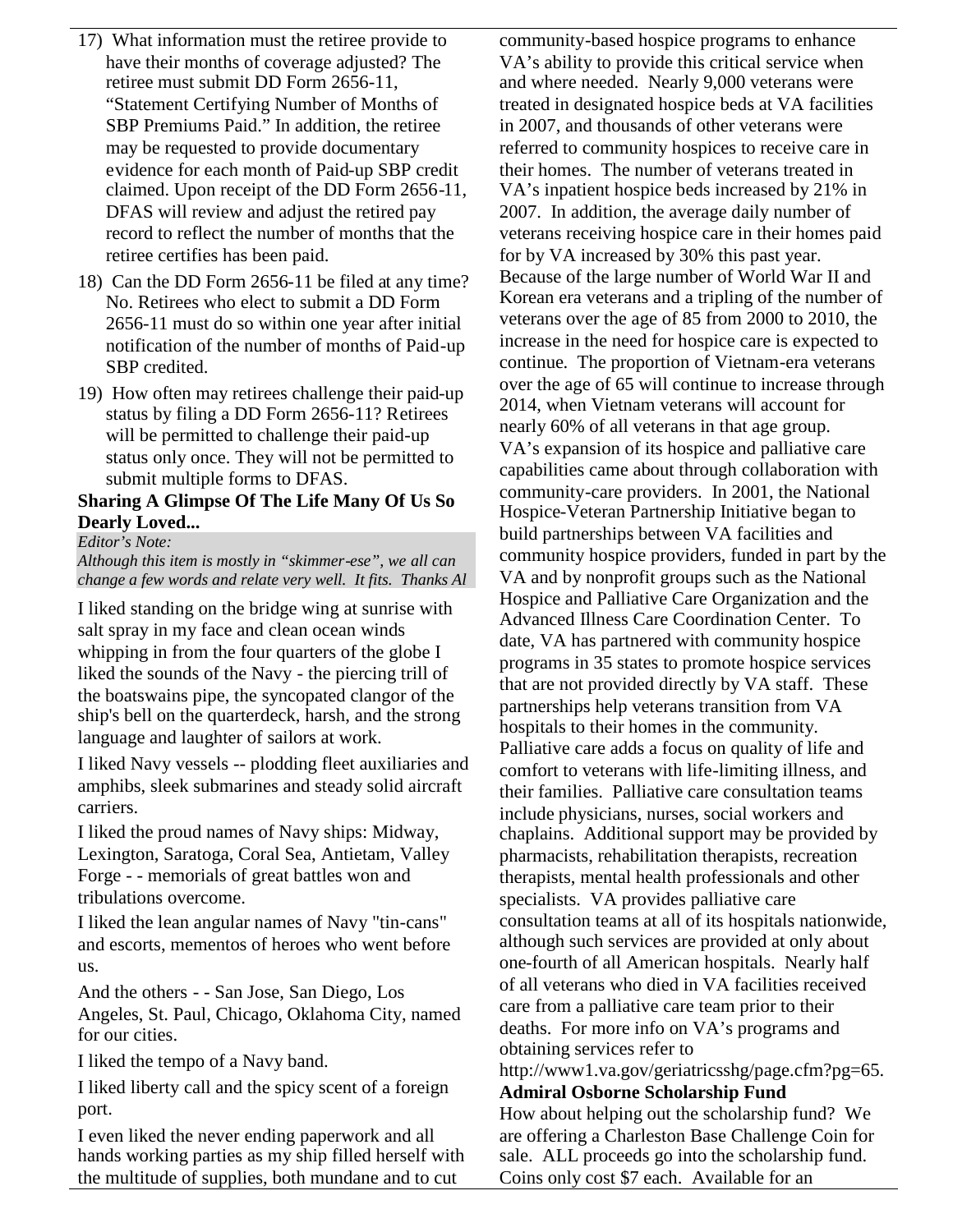ties to the land and carry out her mission anywhere on the globe where there was water to float her. I liked sailors, officers and enlisted men from all parts of the land, farms of the Midwest, small towns of New England, from the big cities, the mountains and the prairies, from all walks of life. I trusted and depended on them as they trusted and depended on me -- for professional competence, for comradeship, for strength and courage. In a word, they were "shipmates"; then and forever.

I liked the surge of adventure in my heart, when the word was passed:

''Now Hear This'' "Now station the special sea and anchor detail - all hands to quarters for leaving port," and I liked the infectious thrill of sighting home again, with the waving hands of welcome from family and friends waiting pier side The work was hard and dangerous; the going rough at times; the parting from loved ones painful, but the companionship of robust Navy laughter, the "all for one and one for all" philosophy of the sea was ever present.

I liked the fierce and dangerous activity on the flight deck of aircraft carriers, earlier named for battles won but sadly now named for politicians.

Enterprise, Independence, Boxer, Princeton and oh so many more, some lost in battle, and sadly many scrapped.

I liked the names of the aircraft and helicopters; Skyraider, Intruder, Sea King, Phantom, Skyhawk, Demon, Skywarrior, Corsair, and many more that bring to mind offensive and defensive orders of battle.

I liked the excitement of an alongside replenishment as my ship slid in alongside the oiler and the cry of "Standby to receive shotlines" prefaced the hard work of rigging spanwires and fuel hoses echoed across the narrow gap of water between the ships and welcomed the mail and fresh milk, fruit and vegetables that sometimes accompanied the fuel.

I liked the serenity of the sea after a day of hard ship's work, as flying fish flitted across the wave tops and sunset gave way to night.

I liked the feel of the Navy in darkness - the masthead and range lights, the red and green navigation lights and stern light, the pulsating phosphorescence of radar repeaters - they cut through the dusk and joined with the mirror of stars overhead. And I liked drifting off to sleep lulled by the myriad noises large and small that told me that my ship was alive and well, and that my shipmates on watch would keep me safe.

additional \$1 is a protective plastic capsule. To get your coin(s) see Jim Yates, Julian Villegas or Carl Chinn.

Make sure you have one for "when you get challenged"!

Buy several for great gifts!



**Veterans Build Replica Of Submarine**

Frank Holland and Ken Cole, two U.S. Navy submarine veterans, are active participants with the U.S. Submarine Veterans, Nautilus Base. "After we got the local chapter of Submarine Veterans started, we decided our group needed a project to give us cohesiveness," Holland said. "We started looking around for a project that would interest them."

The two men came up with the idea of building a replica of the Nautilus submarine, the first sub to make an underwater crossing at the North Pole. Holland, a 22-year veteran, served on the Nautilus and was part of the crew to receive a New York City ticker-tape parade in 1958.

Cole, a four year veteran, served on the USS Trumpetfish, doing maneuvers during the Cold War era with the U.S. Navy 6th Fleet.

The Nautilus was the first nuclear powered boat, with a diesel engine back-up to get where it needed to go if repairs were needed.

"The first submarine, the Hunley, was built during the Civil War," Cole said. The Hunley was found about five years ago in Charleston Bay, S.C., and is on display there.

Cole went on to say that submarines were counted as 27 percent of the Navy and were used to sink 52 percent of Japanese merchant and war ships. The local group's replica of the Nautilus was built to 1/13th scale. Holland is an engineer and

machinist, and built many of the parts. A Boeing B-25 drop fuel tank was donated to the group by Hoffman Air Boats in Inverness.

Holland and Cole called the Nautilus Museum in Groton, CT, for information on the boat. "They sent us the blueprints for the Nautilus," Cole said. Holland took them to Staples and had them blown up until the boat was exactly 24 feet. He made a